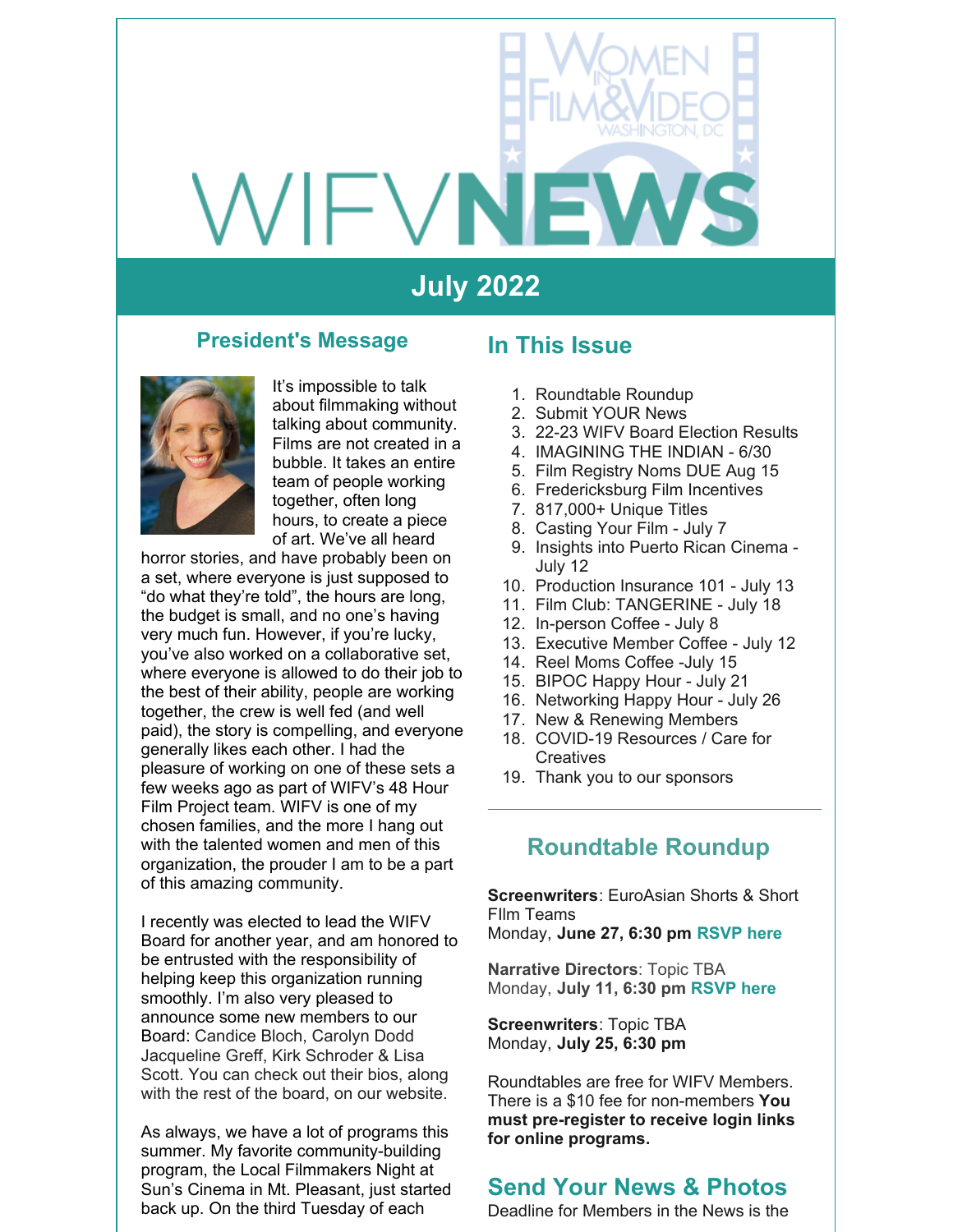month, we screen short films by local filmmakers followed by a short Q&A. It's a very fun event at a great venue. If you would like to have your film included in a screening, please reach out to me via email at **[President@wifv.org](mailto:president@wifv.org)**.

Thank you for being a part of this community,

Sara Barger WIFV President

10th of the month. Send an article (100 words or so) and a photograph or link to **[director@wifv.org](https://www.wifv.org/news/newsletter/)**. **You can see past issues here.** Deadline for the monthly newsletter is the 20th of the month.

**We welcome receiving photos of you at work - writing, filming, acting, and being a stellar PA**. Send your photos to **[director@wifv.org](mailto:director@wifv.org)**. Please provide a project name and a photo credit.

# **News You Can Use**



## **Elected to WIFV Board**

Candidates for the WIFV Board of Directors are elected annually for two-year terms. Based on this year's election, the following WIFV Members will form the WIFV Board of Directors from July 1, 2022, through June 30, 2022: Sara Barger, President, Monda Webb, Executive Vice President, Cathie Saadeh, Esq., Immediate Past President (ex officio),

Positions of Secretary and Treasurer will be filled in July.

Members-at-Large; John Aaron, Sandra Abrams, Candice Bloch, Dylan Comstock, Carolyn Dodd, Sonya Dunn, Jacqueline Greff, Tara Jabbari, Anna Reid Jhirad, Steve Lack, Emma Mankey Hidem, Mark Maxey, Lauren Menkes, Esq., Amy Oden, Malikkah Rollins, May Santiago, Kirk Schroder, Esq., Lisa Scott, Sheila Smith, Judith Snyderman, Sheri Ratick Stroud, Connie St. John, and Emily Wathen

#### **IMAGINING THE INDIAN- June 30**

Come see an outdoor screening of **[IMAGINING](https://cieslafoundation.org/imagining-the-indian/) THE INDIAN: The Fight Against Native American Mascoting.** This documentary, directed by **Aviva Kempner** and Ben West, examines the movement that is ending the use of Native American names, logos, and mascots in the world of sports and beyond.

The screening will be at **8:30 pm** at The Kennedy Center on **June 30** and is FREE to attend. **More info and make your [registration](https://www.kennedy-center.org/whats-on/millennium-stage/2022/june/outdoor-film-screening/) here**.





## **Make Your National Film Registry Nominations by August 15**

Women in Film & Video continues its multi-year initiative to have more women-made films included in the National Film Registry housed at the Library of Congress. Although women have been involved with movies since the movie camera was invented, their work is severely underrepresented in this national collection.

The Library of Congress maintains the National Film Registry to honor "culturally, historically or aesthetically significant films" that are at least 10 years old at the time of their inclusion in the Registry. The selected films are "works of enduring significance to American Culture." **More [information](http://www.loc.gov/film/filmnfr.html) about the National Film Registry can be found here**.

**Get started with your [nominations](https://www.wifv.org/national-film-registry/) (or viewing list) here with these films that**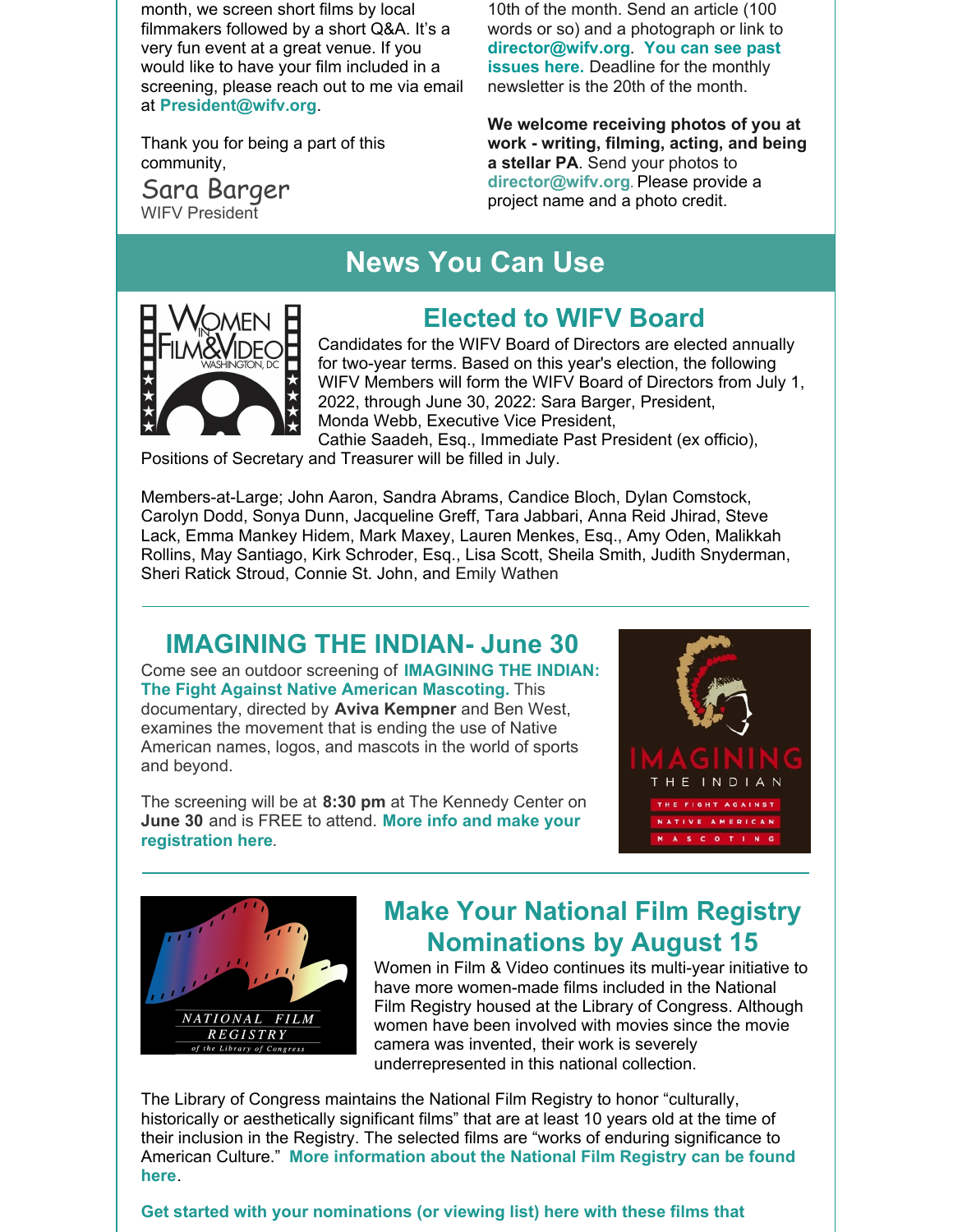**deserve to be in the National Film Registry**. We recommend you include these films: A WOMAN'S ERROR (1922) written/directed by Tressie Souders; THE WOMEN'S HAPPY TIME COMMUNE (1972) directed by Sheila Page; BETTY TELLS HER STORY (1972) directed by Liane Brandon; HE'S ONLY MISSING (1978) directed by Robin Smith; YENTL (1983) directed, produced and co-written by Barbra Streisand; FAST FOOD WOMEN (1992) directed by Anne Lewis; JUST ANOTHER GIRL ON THE IRT (1992) written/directed by Leslie Harris; SLEEPLESS IN SEATTLE (1993) co-written/directed by Nora Ephron; FREEDOM ON MY MIND (1994) produced/directed by Connie Field and Marilyn Mulford; CLUELESS (1995) written/directed by Amy Heckerling; LOVE AND BASKETBALL (2000) written/directed by Gina Prince-Bythewood; THE LIFE AND TIMES OF HANK GREENBERG (2000) directed by Aviva Kempner; UNDER THE SAME MOON / LA MISMA LUNA (2007) written by Ligiah Villalobos and directed by Patricia Riggen; FROZEN RIVER (2008) written/directed by Courtney Hunt and feature debut of cinematographer Reed Morano.

**You just need to include the title and year the film was made. You can nominate up to 50 films! The deadline for [nominations](https://www.research.net/r/national-fim-registry-nomination-form) is August 15, 2022**. **The nomination form is here**.

### **Fredericksburg, VA Film Incentives**

The FXBG Film Incentives Program is committed to bringing film production to the City of Fredericksburg in an effort to establish this city as a destination for film and television. More info here - **[Fredericksburg](https://fredericksburgva.com/DocumentCenter/View/955/Fredericksburg-Film-Incentives-Policy) Film Incentives Policy**



#### **How it works:**

- Every production must fill out an **[application](https://fredericksburgva.com/FormCenter/FXBG-Film-Incentive-Program-18/FXBG-Film-Incentive-Program-Online-Appli-61)**.
- A production's eligibility for incentives and the amount to be awarded will be determined by the EDA.
- Once accepted, productions must keep their paid receipts for any money spent within the 22401 ZIP code.
- Productions awarded incentives will receive a financial reimbursement from the EDA based on money spent in the 22401 ZIP code.
- The maximum reimbursement under this program will be \$15,000, but lesser amounts may be awarded.

#### **[Application](https://fredericksburgva.com/FormCenter/FXBG-Film-Incentive-Program-18/FXBG-Film-Incentive-Program-Online-Appli-61) here**.

## **Cynopsis Reports 817,000+ Unique Titles**

The list of unique program titles in the US number over 817,000 and continues to grow, according to Nielsen's first State of Play report. Which is cause for frustration. The vastness of platform choice has become overwhelming for audiences, with 64% of respondents saying they wish there was a bundled video streaming service that would allow them to choose as few or as many video streaming services as they want, more like channels, and 46% said it's harder to find the video streaming content that they want because there are too many streaming services. From Cynopsis email 062222

# **Upcoming Events**

## Casting for Your Film - July 7

Thursday, **July 7, 6:30 pm [RSVP](https://www.wifv.org/calendar/#id=21513&cid=783&wid=401&type=Cal) here** \$15 WIFV Members / \$30 Public You will be sent the login link to this webinar with your registration confirmation.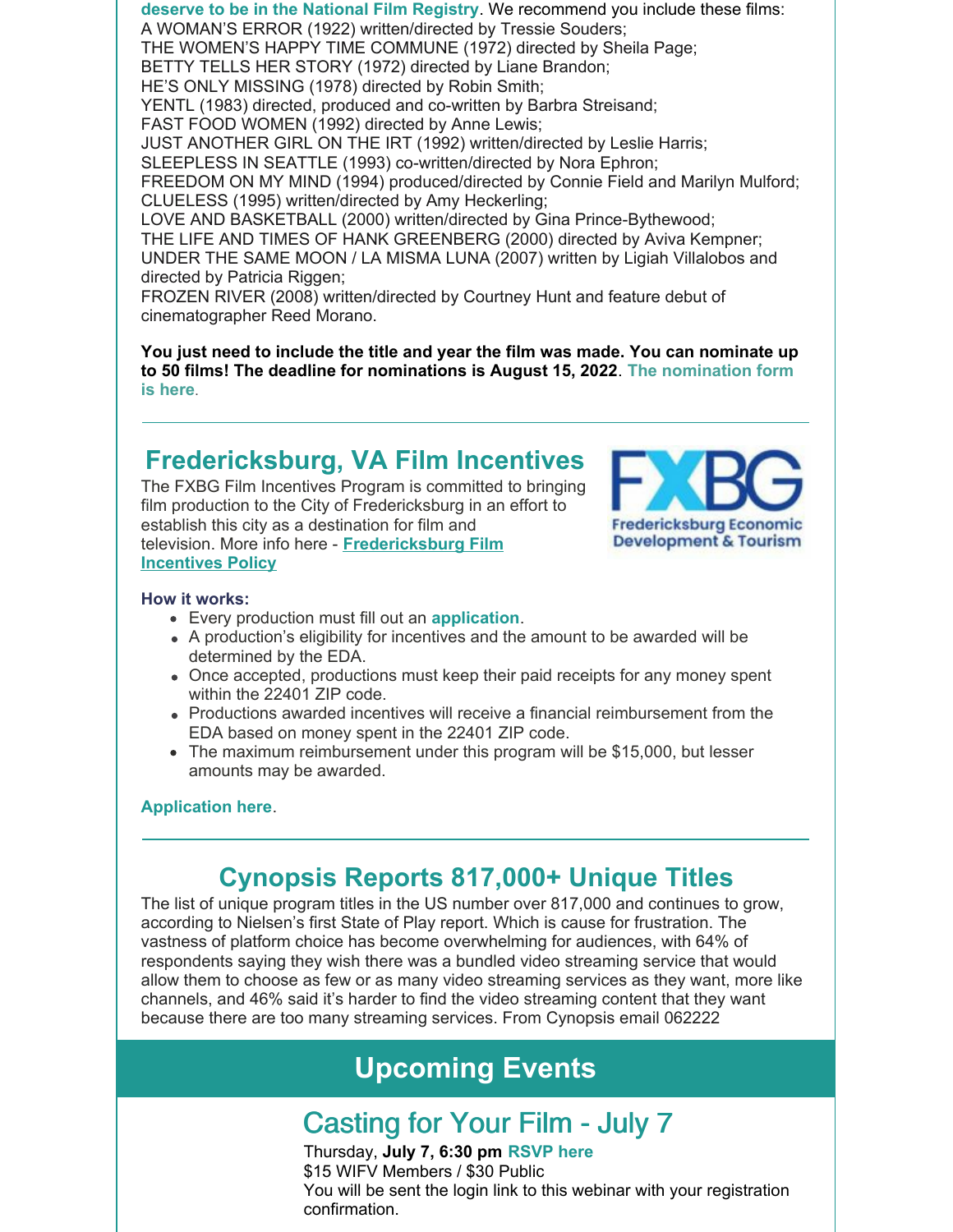

The WIFV Narrative Script Development Fellowship is supported in part by an award from the National Endowment for the Arts. To find out more about how National Endowment for the Arts grants impact individuals and communities, visit **[www.arts.gov](http://www.arts.gov/)**. Additional support was received from **[OCTFME/202](http://www.entertainment.dc.gov) Creates** and the Gem Star Foundation.

## **Insights into Puerto Rican Cinema - July 12**

This panel features some of the most successful and up-and-coming directors working out of Puerto Rico. In this panel, **Mariem Pérez Riera** (*Rita Moreno: Just a Girl Who Decided to Go for It, Maldeamores*), **Gisela Rosario Ramos** (*Perfume de Gardenias, Emergencia*), and **Carla Cavina** (*Extra Terrestrials*) share their experiences of making their films in Puerto Rico and the state of the Puerto Rican film industry today. Throughout their various successes and struggles on the island and in the United States, these female directors present a wide range of how Puerto Rican cinema can be defined and bring light to the systemic challenges in sustaining a film industry in Puerto Rico. Film scholar, Puerto Rican culture theorist and WIFV Board Member, **May Santiago**, will moderate the panel.

#### Tuesday, **July 12**, **6:30 pm [RSVP](https://www.wifv.org/calendar/#id=21514&cid=783&wid=401&type=Cal) here**

\$10 WIFV Members / \$20 Public This is an online meeting. You will receive the login info with your registration confirmation.

## Production Insurance 101 - July 13

The third re-schedule is definitely the charm! **Stacie O'Beirne**, Sr. Vice President of Front Row Insurance Brokers and a long-time Film and Entertainment Insurance Broker will detail the special coverage needed for Productions, from pre-production through principal



photography to distribution. Stacie brings her depth of experience to bring to you everything you want and need to know about Production and Errors & Omissions Insurance Coverage.

#### Wednesday, **July 13, 6:30 pm [RSVP](https://www.wifv.org/calendar/#id=21510&cid=783&wid=401&type=Cal) here**

\$15 WIFV Members / \$30 Public You will be sent the login link to this webinar with your registration confirmation. If you registered for this program on the original date, you are still registered and will be sent the updated login link.

Event sponsored by **[Everywoman](https://everywomanstudios.com/) Studios**, **[Interface](https://www.interfacemedia.com/?gclid=CjwKCAjwx8iIBhBwEiwA2quaq6EbtRw8fm_ES4lYn6JIc3ZBt-r1SGHRN9VOJCzMwHdSZqzhJk2IPRoCgpMQAvD_BwE) Media Group**, **[202Creates](http://www.202creates.com/)**, and **[OCTFME](https://www.entertainment.dc.gov/)**.



# **TANGERINE - July 18**

Logline: A hooker tears through Tinseltown on Christmas Eve searching for the pimp who broke her heart. Made in 2015, it was directed by Sean Baker, written by Sean Baker and Chris Bergoch, and starring Kitana Rodriguez, Mya Taylor, and Karren Karagulian. Available on Netflix, Prime, and other options.

#### Monday, **July 18**, **7:30 pm** (ET) **[RSVP](https://www.wifv.org/calendar/#id=21517&cid=783&wid=401) here**

This is an online meeting. You will receive the login info with your registration confirmation. Watch the film in advance of the meeting. Discussion questions on registration page.

The WIFV Film Club is another great way to build connections with fellow members of the film community. We meet on the third Monday of each month, from 7:30 – 8:30 pm ET.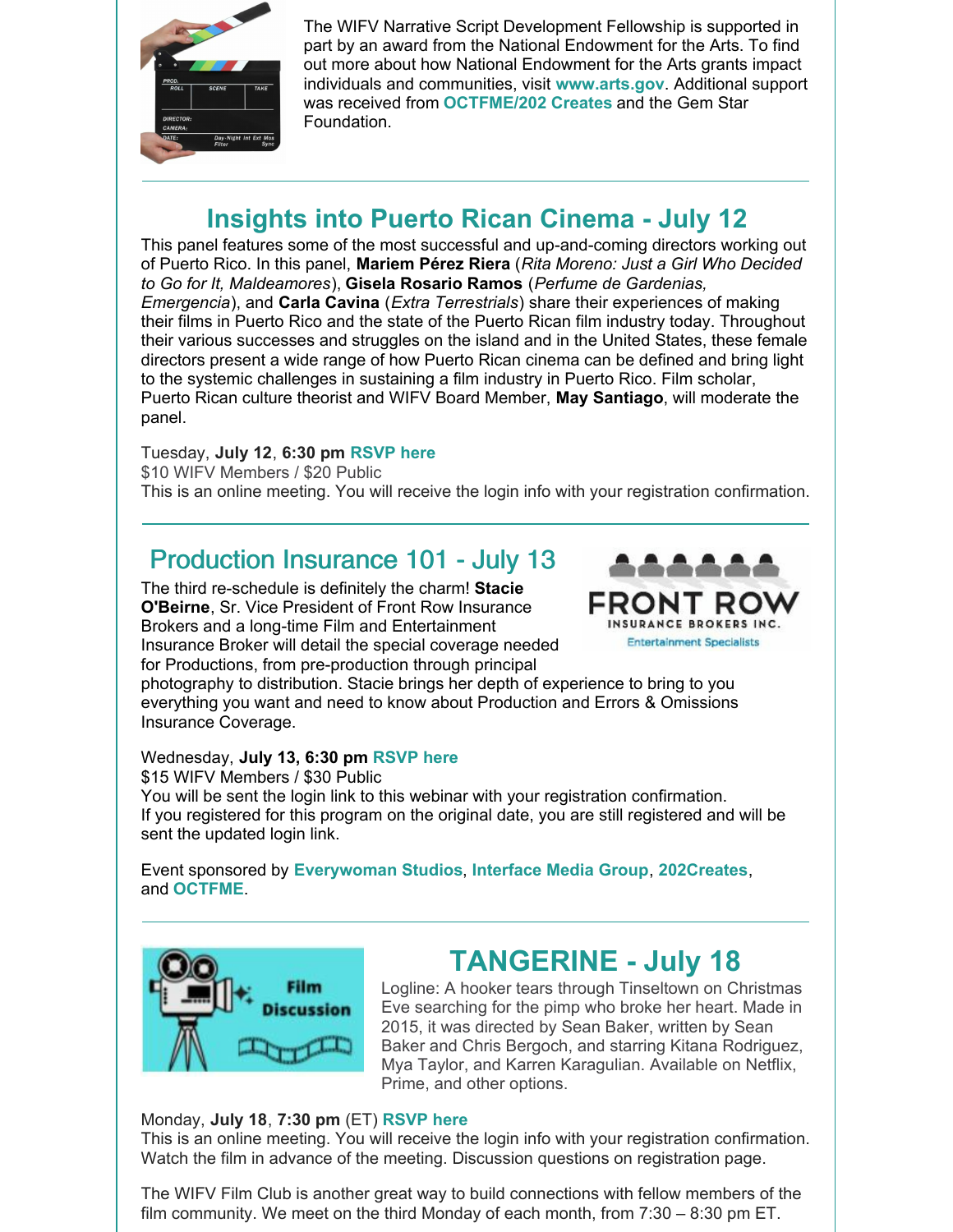Join us via Zoom for a lively, unrecorded discussion. (What happens in Film Club stays in Film Club.)

We'll announce the next film at the end of each meeting. **Your WIFV Film Club Hosts: Ericka Boston, Connie St. John, and Cathie Saadeh**



These are free, online events. You will receive the login with your registration confirmation.

**BIPOC Happy Hour** Thursday, **July 21, 4:30 pm [RSVP](https://www.wifv.org/calendar/#id=21520&cid=783&wid=401&type=Cal) here**

**Networking Happy Hour** Tuesday, **July 26, 5:30 pm [RSVP](https://www.wifv.org/calendar/#id=21524&cid=783&wid=401) Here**



These are free, online events. You will receive the login link with your registration confirmation.

**In-person Coffee in Arlington** Friday, **July 8, 9:00 am** Silver Diner, 3200 Wilson Blvd. **[RSVP](https://www.wifv.org/calendar/#id=21511&cid=783&wid=401&type=Cal) HERE**

**Executive Member Coffee** Tuesday, **July 12, 9:00 am [RSVP](https://www.wifv.org/calendar/#id=21512&cid=783&wid=401&type=Cal) here [OCTFME/202Creates](https://r20.rs6.net/tn.jsp?f=001h1NJsH7bC80MrwRwr1iHD1i-ZY6QwofbVIYTAmBA07JNOEaRrwgAa6gPJcxpbKD5uZFRrRDgYEd61Utxx-cVCM-ihCeOHL_7upGI3Q_Nee13WXP0TtApg8q4Z1IX3exi5G7EKXqB4NyUAKX-c-kxb8WcVj0twpyX&c=dEnoz49Gpm7HeFSnyTPvZV5oHtx3BaoLL_g2ZQO6j6mbZyOIvyGA-w==&ch=dsJrz81Z18UJnySfnuEaNYEY65F4OV4Ag1ptT2zypAXyQnVNLHtRQQ==)** - Program Sponsor

**Reel Moms Coffee** Friday**, July 15, 10:00 am [RSVP](https://www.wifv.org/calendar/#id=21521&cid=783&wid=401&type=Cal) here** Short Film Challenge Theme is Freedom

#### **New & Renewing Members (May 27 - June 22)**

John Aaron Sandra Lea Abrams Sadia Alao Carol Appleby Alexandra Avakian BreAna Barnes Denee' Barr Lena Belitskaia Laura Bennett Greg Berger Sheila Brooks Brandy Bruce E. Samantha Cheng Susanne Coates Alyscia Cunningham Kevin Downs Gideon Elron

Marcus Ford Lucia Fox-Shapiro Cynthia Gayton Shanya Gordon Jacqueline Greff Cenita Johnson Divya Kapoor Martha Karl Mira Kelly Tieler King Jenn Koiter Thomas Lawrence Dominique Cymone Littles Irene Magafan Jay Mallin Joe Martinez

Sean McAll Melanie McGhee Daniela Mileykovsky Sam Miller Fran Murphy AnnMarie Parker Gloria Prue Tanya Spann Roche Allie Rood Karen Ruckman Sofia Sandoval-Ferriss Liza Slutskaya Sharon Sobel Malory Todd Charlie Towne Ann Zamudio

**Corporate Supporters**: SRB Communications

# **COVID-19 Resources**

WIFV has been collecting (and suggesting) relief resources for freelancers, artists, and small businesses across the region. **[Access](https://www.wifv.org/resources/) them here**.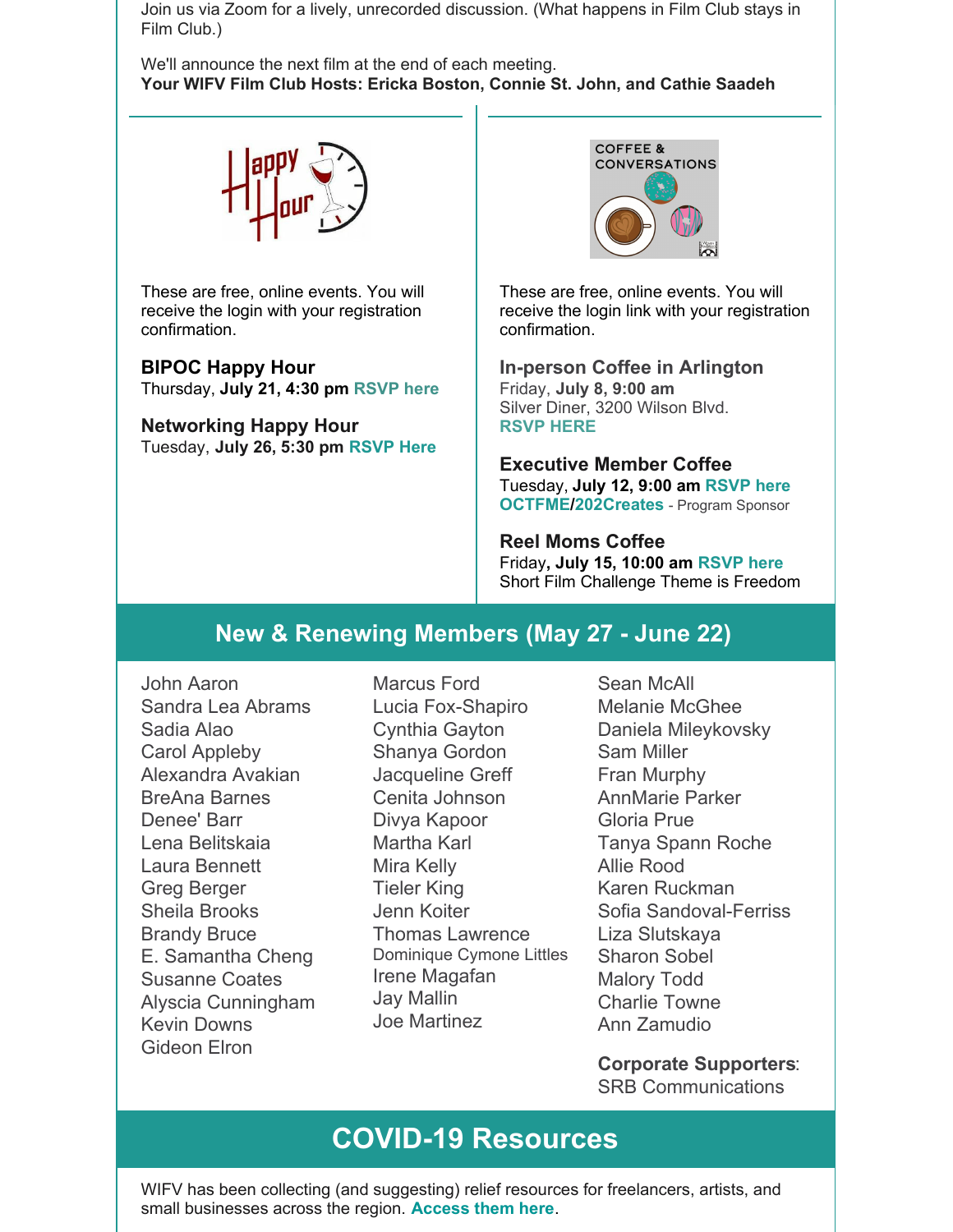**Care for [Creatives](https://www.creativeaffairsdc.com/partnerships)** provides pay-what-you-can mental health support to the DC creative and entrepreneurial community. Individuals who reach out to the CCSC are matched with a clinical intern to support them through a solution-oriented therapy approach. All services are confidential and will be provided via tele-health.

Email **[CCSCFoggyBottom@gwu.edu](mailto:CCSCFoggyBottom@gwu.edu)** and the Care for Creatives team will follow up with more information.



screen-based media makers, celebrates women's creative